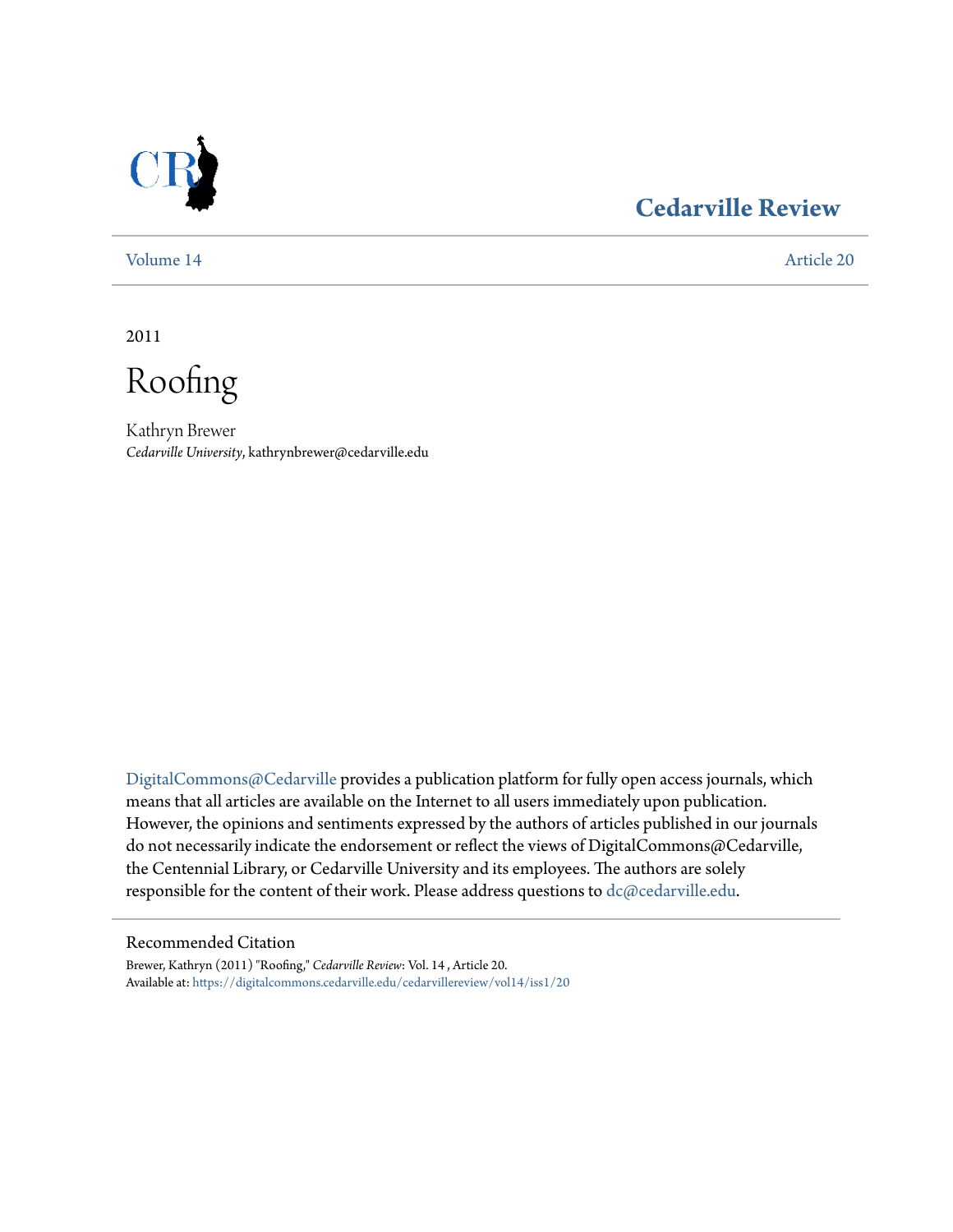# Roofing

Browse the contents of [this issue](https://digitalcommons.cedarville.edu/cedarvillereview/vol14/iss1) of *Cedarville Review*.

### **Keywords**

Fiction, creative writing

## **Creative Commons License**  $\bigcirc$   $\circ$

This work is licensed under a [Creative Commons Attribution-Noncommercial-No Derivative Works 4.0](http://creativecommons.org/licenses/by-nc-nd/4.0/) [License.](http://creativecommons.org/licenses/by-nc-nd/4.0/)

### **About the Contributor (Optional)**

Kathryn Brewer is currently promoting Maimonidean obscurity whilst simultaneously cultivating her image as a poet by frequenting dark corners and brooding over caffeinated beverages. In her free time she drinks tea, practices yoga, and leads raft tours down the Nile River. She drives a golden Buick and grows lavender.

Follow this and additional works at: [https://digitalcommons.cedarville.edu/cedarvillereview](https://digitalcommons.cedarville.edu/cedarvillereview?utm_source=digitalcommons.cedarville.edu%2Fcedarvillereview%2Fvol14%2Fiss1%2F20&utm_medium=PDF&utm_campaign=PDFCoverPages)



Part of the [Fiction Commons](http://network.bepress.com/hgg/discipline/1151?utm_source=digitalcommons.cedarville.edu%2Fcedarvillereview%2Fvol14%2Fiss1%2F20&utm_medium=PDF&utm_campaign=PDFCoverPages)

This fiction is available in Cedarville Review: [https://digitalcommons.cedarville.edu/cedarvillereview/vol14/iss1/20](https://digitalcommons.cedarville.edu/cedarvillereview/vol14/iss1/20?utm_source=digitalcommons.cedarville.edu%2Fcedarvillereview%2Fvol14%2Fiss1%2F20&utm_medium=PDF&utm_campaign=PDFCoverPages)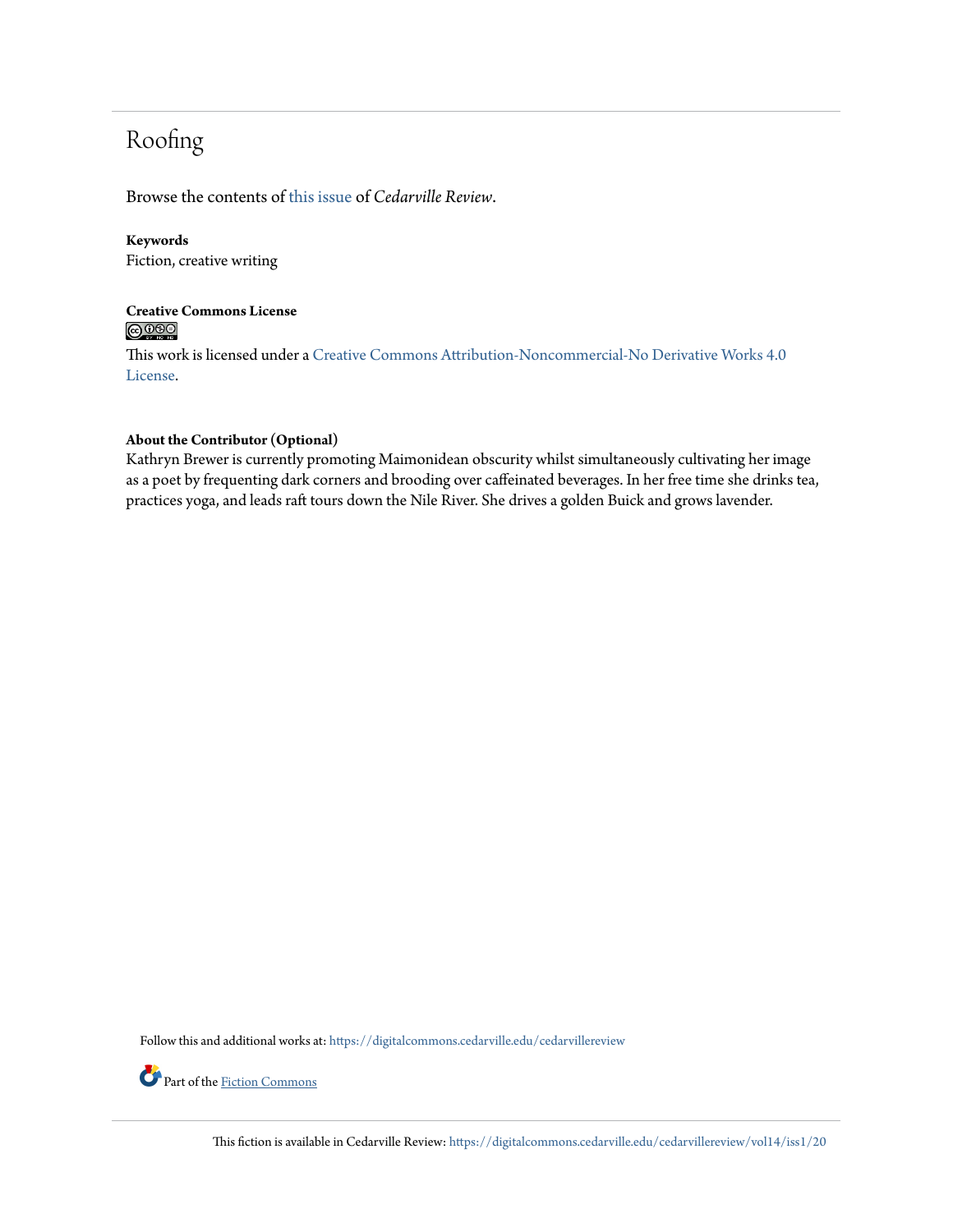## *Kathryn Brewer*

## ROOFING

It's 9am and we stand on the roof of the fading buttercream yellow garage behind Aunt Laura's small, rectangular bungalow. I crouch down at the top of the slanted roof that raises high at the front end of the garage, near the sliding barn door entrance. Further down Dad, Uncle Logan and Sam stand looking out over the black walnut infested yard, a pile of rolled shingling and a bucket of tar at their feet. Three men and I occupy the small roof, armed with hammers and nails. I can hear Mom talking to Sam's wife Mandy below us, "The boys all look just like Pa." The women nod and laugh.

The two brothers stand side by side, analyzing the roof before we begin to work. Dad is tall and broad shouldered while Uncle Logan stands shorter and barrel chested, but the physical relation between them remains. In the space between hairline and lips are those Brewer features: the proud nose, strong brow, and deep-set blue eyes. Next to Uncle Logan and Dad, Sam looks out of place with his red-brown hair and mahogany eyes, all that he has of his father: Borvan genes. At a look he has the Brewer build, just a different coloring, but closer eyes find the small distinctions, his more delicate hands. I never knew his father, but I can almost construct a picture of what he must look like in my head, an imaginary jigsaw puzzle of Sam's face and my own mental improvisation. Sam's ruddy complexion and smaller nose are the only remains of Aunt Laura's ex-husband, a man whose name I have never heard mentioned.

Dad takes over as the supervisor, directing Sam and me as we carefully measure out the length for our first sheet of shingling. Once the gritty plane is cut, Uncle Logan and I take our trowels and begin spreading the thick tar out thin over the roof (he chuckles) "like we're icing over a cheap cake." The tar smells of melted rubber. "This tar ain't the same consistency as that what we use to tar niggers with" Uncle Logan says in a thick, backwoods, southern drawl. My trowel pauses mid-motion. "That's what ol' hillbilly Pa would say, growin' up down in Arkansas." He laughs, thick gaucho-style moustache hiding his upper lip and boxy dentures. I want to remind him that he can't say things like that up here, in Yankee-land, north of the Mason-Dixon. We left the backwoods, we're cosmopolitan now, yet somehow Uncle Logan inherited Pa's vestiges of Confederate sympathy along with Pa's blacksmith anvil.

Sam, without any patrilineal heirlooms to claim (physical or